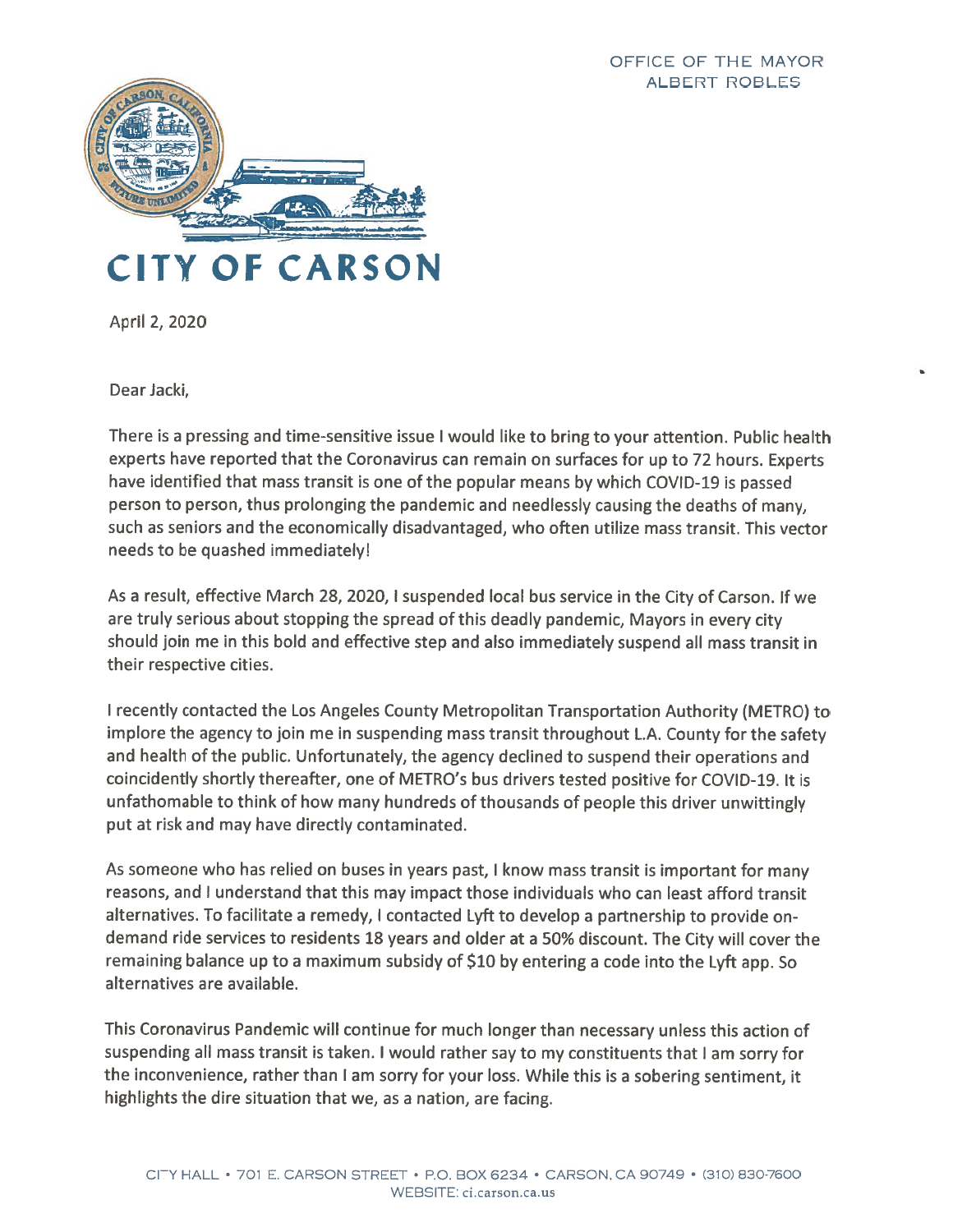<sup>I</sup> implore you to join me in my fight against this deadly pandemic and call for all Mayors in every city to immediately suspend mass transit in their respective cities. Please feel free to contact me to discuss this further or if you have any questions. <sup>I</sup> can be reached at (310) 952-1706.

Stay safe, healthy and well!

Sincerely,

 $AL + ZU$ .

Mayor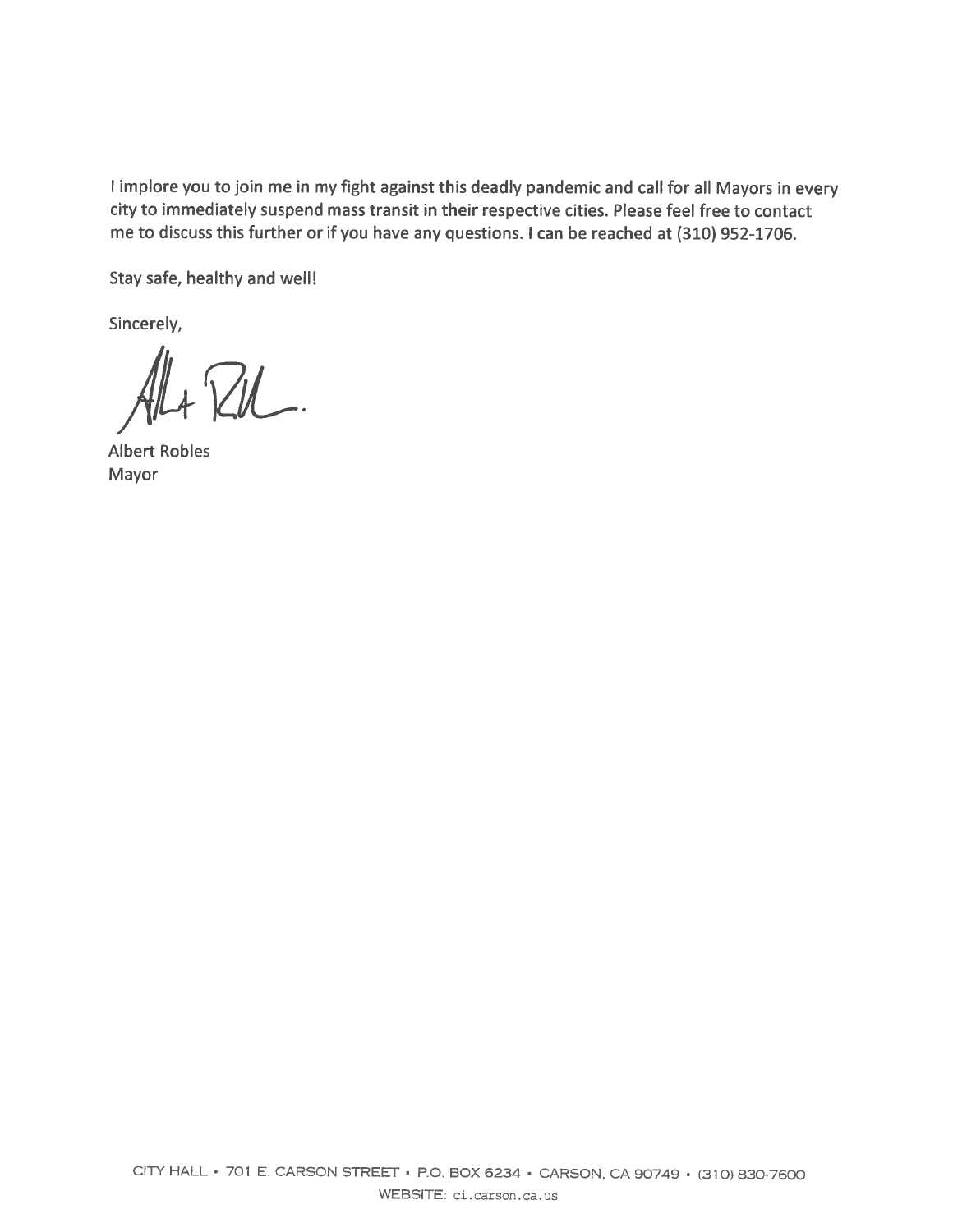South Bay Municipal Operator responses to Carson request to support request Metro cease bus operations during COVID-19 pandemic.

### **Beach Cities Transit**

*"Redondo Beach is continuing to operate transit services to provide transportation to the public who rely on the service for essential trips. To date, the City Council supports this position.*

*We are operating on modified schedules, and have suspended a few of our late evening trips, and S/D dial-a-ride hours are reduced to 9am to 5pm, until further notice."*

-Joyce Rooney

Transit Operations and Transportation Facilities Manager

# **GTrans**

"Hi folks, we received a similar letter. We responded back this week. We can provide a copy of the letter *that went out for your information. In the meantime, here is an excerpt from that letter:*

*'As you are aware, Governor Newsom issued the Safer at Home order on March 19, 2020. Within that order, he deemed public transportation as an essential service. Public transit, including the services provided by GTrans, is a lifeline to access groceries, medical appointments, and other essential destinations for thousands of individuals. Furthermore, we know that countless first responders, hospital works and other essential city and county employee rely on our service to get to their critical functions.*

*In continuing to provide GTrans' essential service, we are following the Centers for Disease Control and Prevention (CDC), State of California and Los Angeles County health orders. We have implemented more stringent disinfecting procedures on the bus, blocked off seating within the bus to support social distancing, and implemented read door boarding/suspended fare collection to minimize contact between our customers and the Operator. Finally, yesterday we implemented a service reduction to match the reduced demand for our service.*

*At this time, we are committed to providing this essential service to our customers. We will continue to monitor the situation, and follow any further orders from the State, County and/or the City of Gardena. Should there be a direction to change our service further, we will certainly comply.'*

### -Dana Pynn Administrative Officer

### **PV Transit**

*"Shown below is our response to Mayor Robles' letter requesting the closure of transit service in Los Angeles County.*

*PV Transit effective March 16th went from operating eight bus routes to one. The remaining route in operation, Route 225-226 provides service between San Pedro, the Palos Verdes Peninsula, and Redondo*